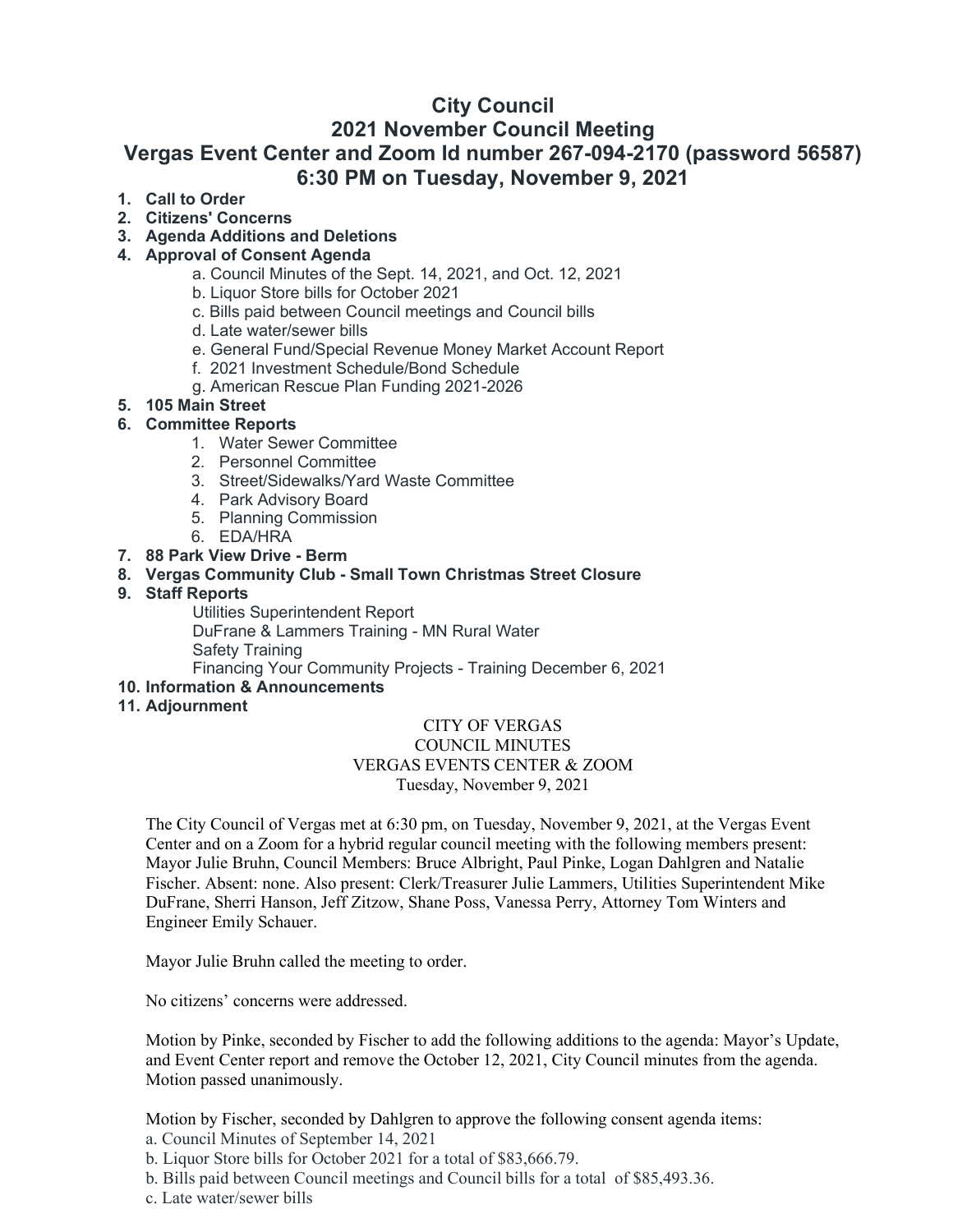- d. General Fund/Special Revenue Money Market Account Report
- e. 2021 Investment Schedule/Bond Schedule
- f. American Rescue Plan Funding 2021-2026

Motion passed unanimously.

105 Main Street easement was discussed regarding the opening of building on City property as well as parking and loading area. Motion by Albright, seconded by Fischer to approve easement prepared by City Attorney Tom Winters (complete test of easement can be viewed at the Vergas City Office). Motion passed unanimously.

Sherri Hanson requested Main Street be blocked off from 12-6 pm on Saturday, November 27, 2021, for the Vergas Community Club to celebrate a small-town Christmas. Motion by Pinke, seconded by Dahlgren to allow Main Street to be shut down from 12-6 pm on Saturday, November 27, 2021. Motion passed unanimously.

Dahlgren reviewed water and sewer committee meeting minutes of October 25, 2021 (minutes available at the Vergas City Office). The media at the water plant is leaking and needs to be replaced as soon as possible. Motion by Albright, seconded by Pinke to purchase Kurita media for \$113,400 and have Lammers find financing. Motion passed unanimously.

Bruhn reviewed personnel committee minutes of October 30, 2021 (minutes available at the Vergas City Office). Motion by Albright, seconded by Dahlgren to approve the self-assessment form provided by committee. Motion passed unanimously. Motion by Pinke, seconded by Fisher to approve the updated Covid-19 preparedness plan. Motion passed unanimously.

Albright reviewed street/sidewalks/yard waste committee meeting minutes of October 26, 2021 (minutes available at the Vergas City Office). Motion by Pinke, seconded by Albright to raise the yard waste fees to \$60.00 a year. Motion passed unanimously. Motion by Fisher, seconded by Dahlgren to acquire permits for Vergas's property owners at no cost. Motion passed unanimously. Motion by Fisher, seconded by Pinke to authorize council persons to meet with neighboring Townships to discuss yard waste issues/costs. Motion passed unanimously. Motion by Albright, seconded by Fischer to have 2 signs purchases and posted on each end of Scharf regarding not being on the truck route. Motion passed unanimously.

Sherri Hanson reviewed the Park Board meeting held on October 28, 2021 (minutes available at the Vergas City Office).

Albright reviewed Planning Commission meeting minutes of October 25, 2021 (minutes available at the Vergas City Office).

Albright reviewed EDA/HRA meeting minutes of November 3, 2021 (minutes available at the Vergas City Office). Vanessa Perry, member of EDA/HRA asked Council to forgive the water and sewer accessory charges for S & Z Properties and Summers Construction. Council stated they were unable to forgive charges due to current expenses, but the EDA/HRA may want to look at paying the \$750 for each of the businesses.

Lammers reviewed the Vergas Event Center meeting held on October 13, 2021 (minutes available at the Vergas City Office).

 Discussed the berm that was installed at 88 Park View. Motion by Albright, seconded by Pinke to approve payment of \$2,500.00 for the berm. Motion passed unanimously.

Utilities Superintendent Mike DuFrane provided the following:

- 1. Parks
- Docks and pier are put up for the season.
- 2. Streets